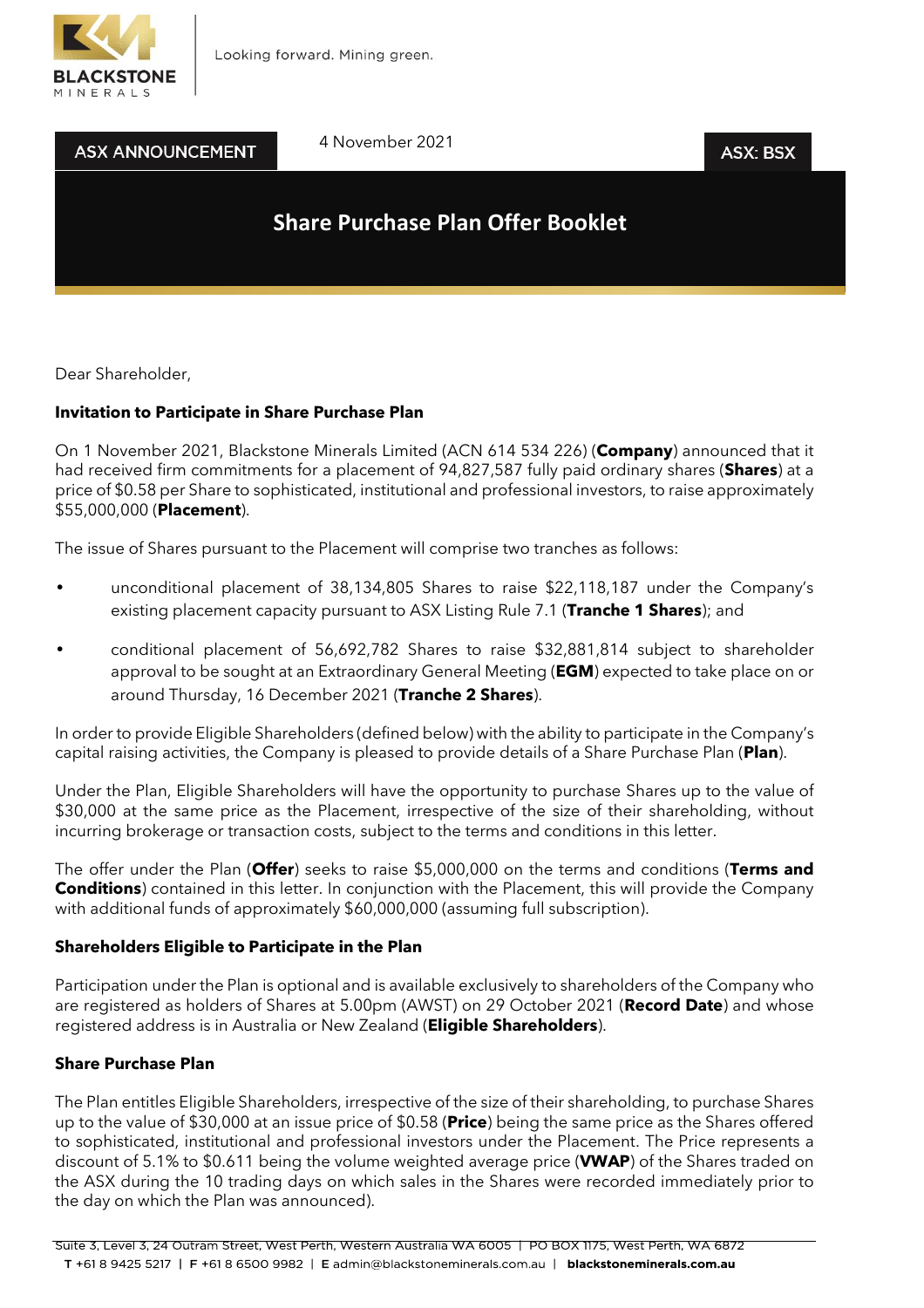Whilst the Company intends to raise \$5,000,000 under the Plan, the Company reserves the right to accept additional applications subject to shareholder demand. However, the maximum number of Shares which can be issued under the Plan is limited by the ASX Listing Rules to a maximum of 102,726,657 Shares, which is equal to 30% of the Company's existing issued share capital.

Depending on applications received, the Company may, in its absolute discretion, undertake a scale back so that not more than \$5,000,000 is raised under the Plan or not more than 30% of that number of Shares already on issue, are issued under the Plan. Scale back decisions are made by the Board and are final. The Plan will not be underwritten.

An application form for the Plan (**Application Form**) is included in this package as sent to shareholders and personalised for each Eligible Shareholder.

#### **Current Activities**

Details of the Company's current activities are set out in the announcements made by the Company to the ASX and are available from the ASX, or the Company's website www.blackstoneminerals.com.au.

The funds raised under the Plan and the Placement are expected to be used primarily towards the construction and commissioning of Pilot Plant Phase 2 in Vietnam and will also be used to complete feasibility studies, advance exploration within the Ta Khoa district and regional opportunities such as Chim Van, execute strategic investments and for general working capital purposes.

The above is a statement of current intentions as of the date of this letter. As with any budget, intervening events and new circumstances have the potential to affect the manner in which the funds are ultimately applied. The Board reserves the right to alter the way funds are applied on this basis.

#### **How much can you invest?**

Eligible Shareholders may each apply for a maximum number of Shares to the value of \$30,000 and a minimum number of Shares to the value of \$2,000 under the Plan.

#### **How to accept this Offer**

To apply for Shares under the Plan, please follow the instructions on the enclosed personalised Application Form.

Eligible Shareholders may participate by selecting only one of the following offers to purchase Shares under the Plan: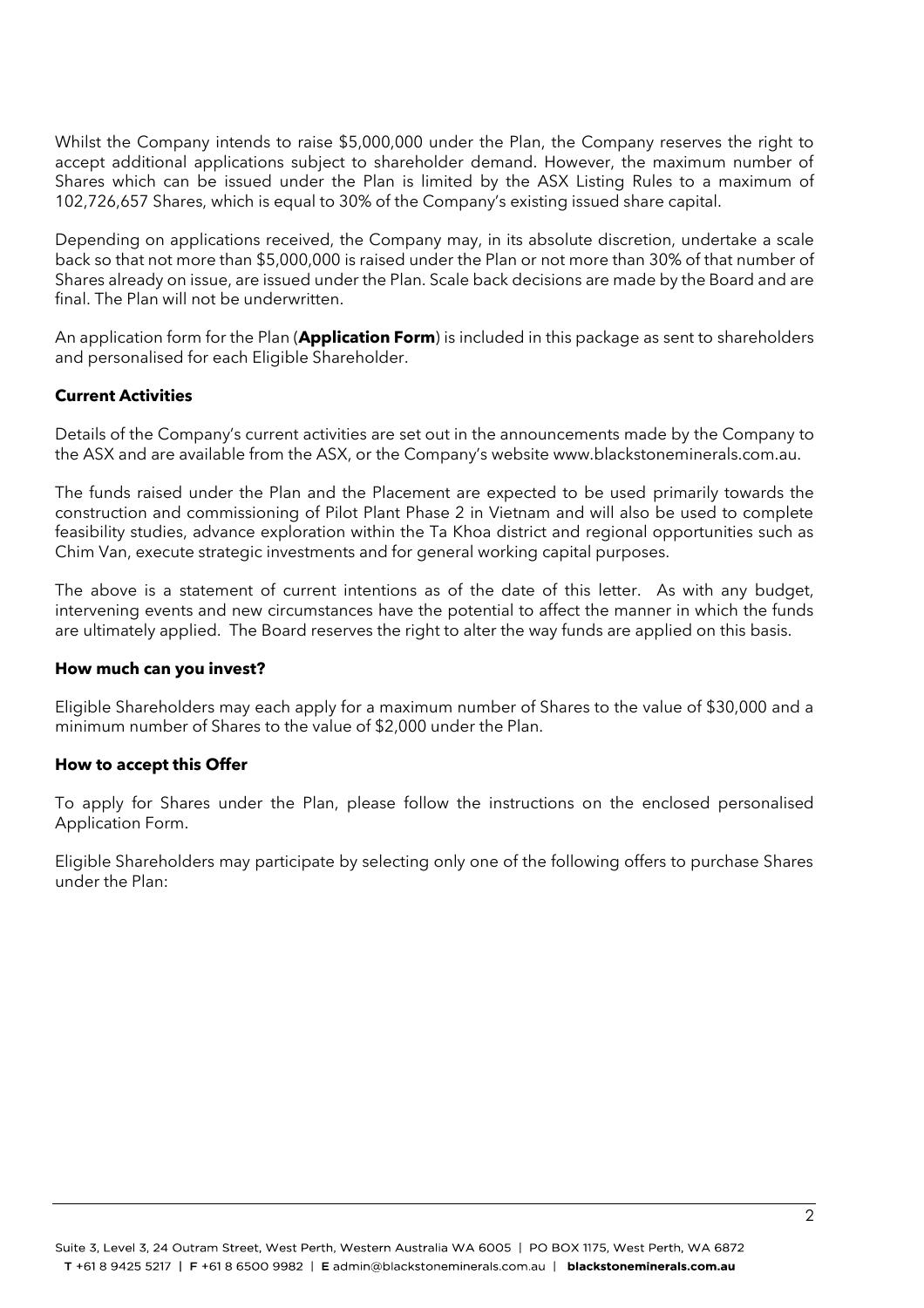|         | <b>Total amount payable</b> | <b>Number of Shares which may be</b><br>purchased |
|---------|-----------------------------|---------------------------------------------------|
| Offer A | \$30,000                    | 51,724                                            |
| Offer B | \$25,000                    | 43,103                                            |
| Offer C | \$20,000                    | 34,482                                            |
| Offer D | \$15,000                    | 25,862                                            |
| Offer E | \$10,000                    | 17,241                                            |
| Offer F | \$5,000                     | 8,620                                             |
| Offer G | \$2,000                     | 3,448                                             |

The number of Shares to which you are entitled will be calculated by dividing the subscription amount you have selected by the Price, rounded down.

Once an application has been made it cannot be revoked. All Application Forms must be received by the **Closing Date of 19 November 2021**. If the exact amount of money is not tendered with your application, the Company reserves the right to either:

- (a) return your Application Form and/or payment and not issue any Shares to you; or
- (b) issue to you the number of Shares that would have been issued had you applied for the highest designated amount that is less than the amount of your payment and refund the excess application money to you by cheque as soon as possible, without interest.

#### **Multiple Holdings**

The maximum investment any Eligible Shareholder may apply for will remain \$30,000 even if an Eligible Shareholder receives more than one Offer (whether in respect of a joint holding or because the Eligible Shareholder has more than one holding under a separate account). It is the responsibility of the applicant to ensure that the aggregate of the application price paid for the Shares the subject of the application and any other shares and interests in the class applied for by you under the Plan or any similar arrangement in the 12 months prior to the date of submission does not exceed \$30,000.

#### **Custodians and Nominees**

Eligible Shareholders who hold Shares as Custodian or Nominee (**Custodian**) for one or more persons on the Record Date (**Beneficiary**) may apply for up to a maximum amount Shares to the value of \$30,000 in respect of each Beneficiary who is resident in Australia or New Zealand, subject to providing a Custodian Certificate to the Company, as described in the Terms and Conditions enclosed with this letter. Please refer to the Terms and Conditions for more details.

A completed Custodian Certificate must be emailed to: [custodialcertificates@automicgroup.com.au,](mailto:custodialcertificates@automicgroup.com.au) failure to do so will result in the Application being rejected. The Company and the Share Registry accept no responsibility for delayed or misdelivered Custodian Certificates.

#### **Relationship of Issue Price with Market Price**

On the last trading day immediately prior to the announcement date of the Offer, the closing price of the Shares traded on ASX was \$0.695. The market price of Shares in the Company may rise and fall between the date of the Offer and the date that any Shares are issued to you as a result of your application under this Offer.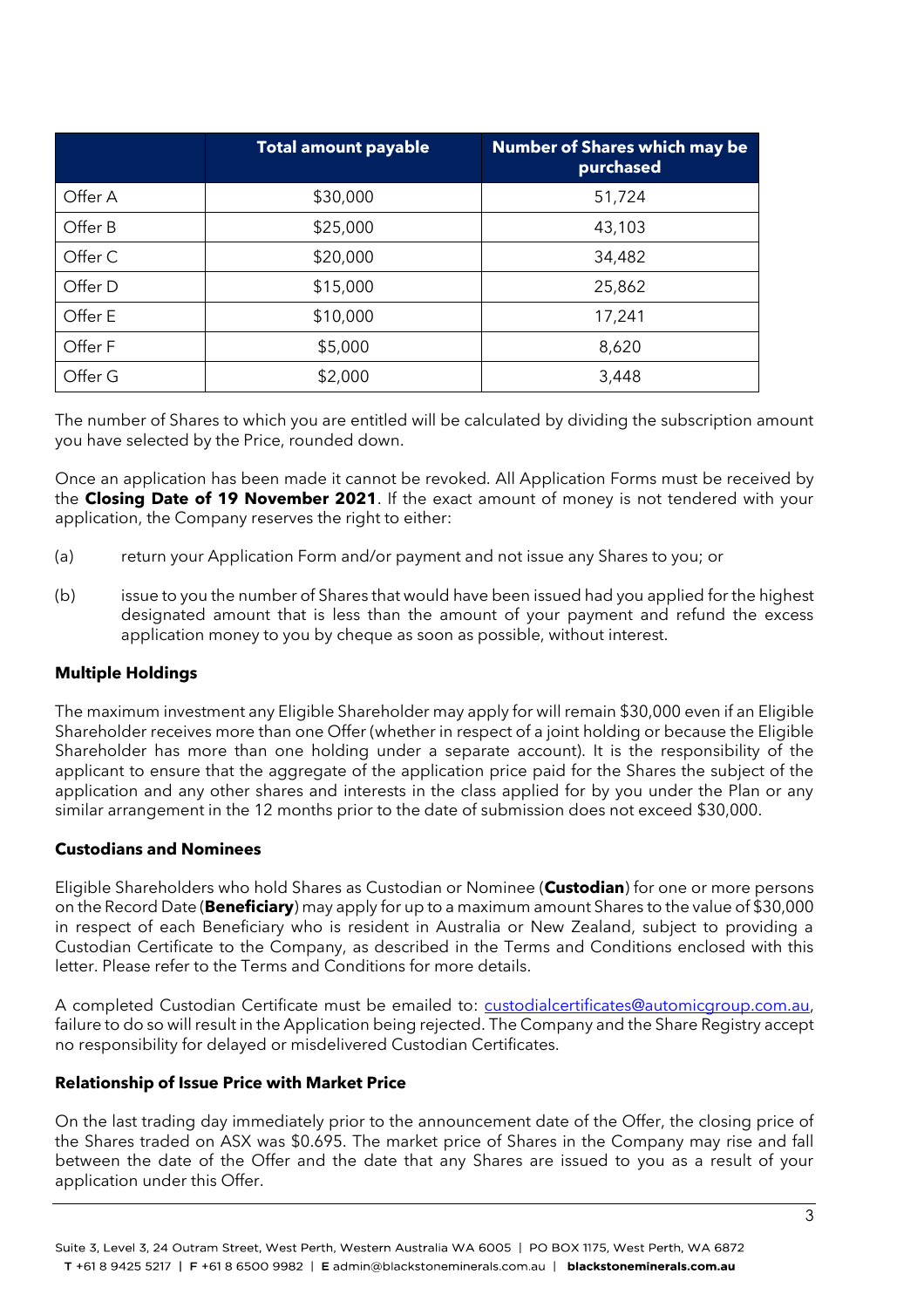By making an application under this Offer and applying for Shares under the Plan, each Eligible Shareholder will be acknowledging that although the Price is at a discount, Shares are a speculative investment and the price of Shares on ASX may change between the date of the Company announcing its intention to make an Offer and the date of issue of Shares under that Offer and that the value of the Shares received under the Plan may rise or fall accordingly.

The Board recommends that you obtain your own financial and taxation advice in relation to the Offer and consider price movements of Shares in the Company prior to making an application under this Offer.

## **Additional Information and Important Dates**

The offer of Shares under the Plan is made in accordance with ASIC Corporations (Share and Interest Purchase Plans) Instrument 2019/547 and therefore does not require a prospectus for the purposes of Chapter 6D of the *Corporations Act 2001* (Cth) (**Corporations Act**).

The Offer cannot be transferred, and the Directors of the Company reserve the right in their absolute discretion to reject, or scale back, on an equitable basis, any application. Shares issued under the Plan will be issued no later than 5 business days after the Closing Date of the Offer. Application for quotation on ASX of the new Shares will be made immediately following the issue of those Shares.

The maximum amount proposed to be raised under the Offer is \$5,000,000. The Company, however, reserves absolute discretion regarding the final amount raised under the Offer, subject to the ASX Listing Rules.

In the event of oversubscription by the Closing Date the Directors may, in their absolute discretion, scale-back applications on an equitable basis. Scale-back for Shares held by Custodians will be applied at the level of the underlying Beneficiary. Directors may also, in their absolute discretion, decide to increase acceptances in the event of oversubscriptions.

If the Company rejects or scales-back an application or purported application, the Company will promptly return to the shareholder the relevant application monies, without interest.

## **Foreign offer restrictions**

This document may not be released or distributed in any country other than Australia and New Zealand. This document does not constitute an offer to sell, or a solicitation of an offer to buy, securities in any other country. In particular, any securities described in this document have not been, and will not be, registered under the US Securities Act of 1933 (as amended) and may not be offered or sold in the United States except in transactions exempt from, or not subject to, registration under the US Securities Act and applicable US state securities laws.

## **New Zealand Shareholders**

The Shares offered under the Plan are not being offered or sold to the public within New Zealand other than to existing shareholders of the Company with registered addresses in New Zealand and to whom the Offer is being made in reliance on the *Financial Markets Conduct (Incidental Offers) Exemption Notice 2016 (as amended)* (New Zealand).

This document has not been registered, filed with or approved by any New Zealand regulatory authority under the *Financial Markets Conduct Act 2013* (New Zealand). This document is not an investment statement or prospectus under New Zealand law and is not required to, and may not, contain all the information that an investment statement or prospectus under New Zealand law is required to contain.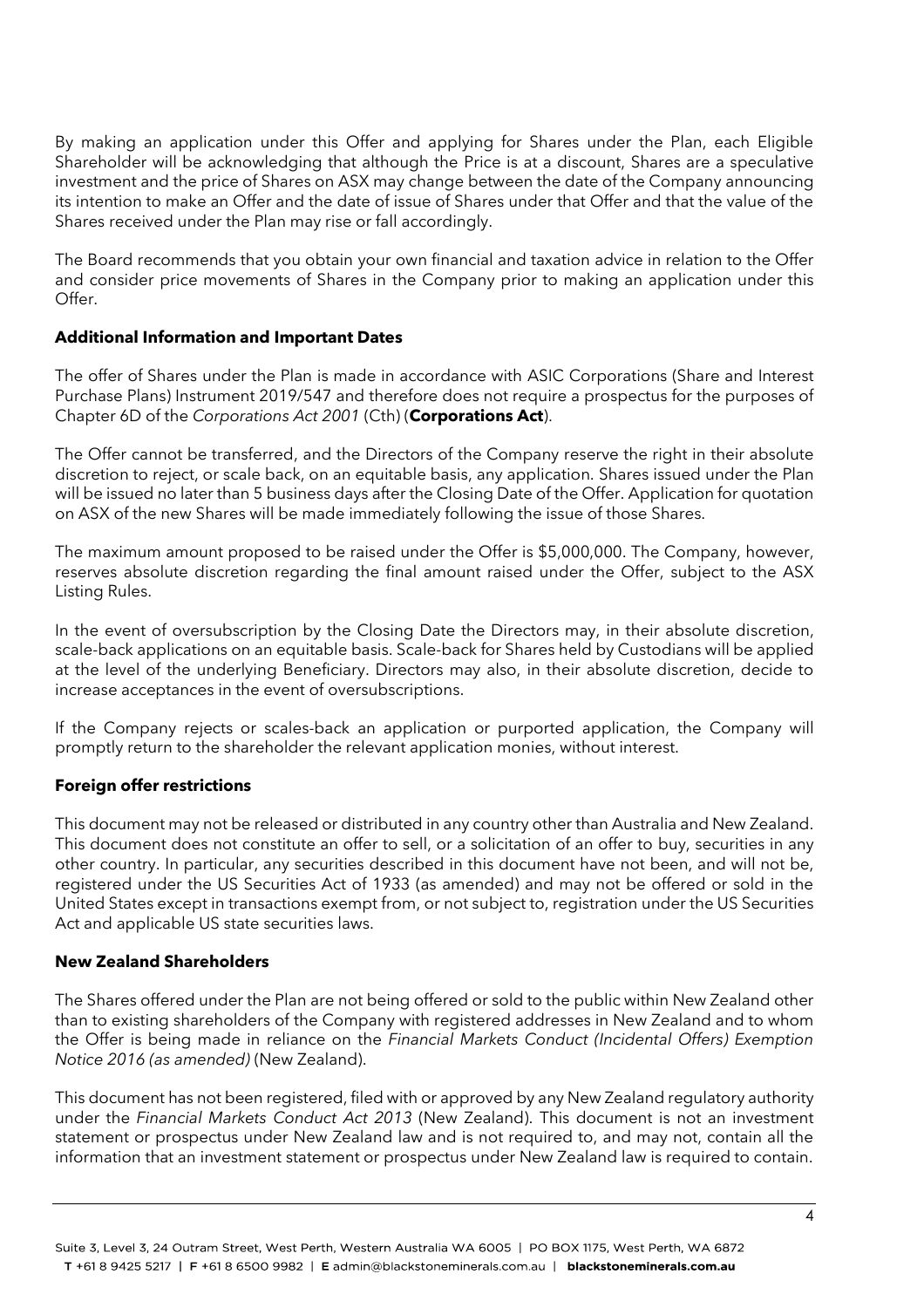## **Shortfall Placement**

In the event that less than \$5,000,000 is applied for under the Plan, the full amount of the shortfall may be placed at the discretion of the Board subject to compliance with all necessary legal requirements. The Company confirms that any issue of shortfall will only be placed subject to the Company's compliance with ASX Listing Rule 7.1 and/or 7.1A (if applicable) at the time of issue. Where the shortfall exceeds the Company's available placement capacity, the shortfall will only be placed if shareholder approval is obtained.

## **Indicative Timetable**

| Record Date for SPP                                                                                                 | 5.00pm (AWST) on 29 October 2021 |
|---------------------------------------------------------------------------------------------------------------------|----------------------------------|
| Announce SPP and Placement and lodge<br>Appendix 3B (prior to commencement of<br>trading)                           | 1 November 2021                  |
| Cleansing Notice for SPP lodged with ASX and<br>dispatch of SPP booklet<br>(Opening Date)                           | 4 November 2021                  |
| Issue of Tranche 1 Shares and lodge Appendix<br>2A and Cleansing Notice (for Tranche 1 Shares)<br>with ASX          | 10 November 2021                 |
| Notice of meeting for the approval of the issue<br>of Tranche 2 Shares dispatched                                   | 15 November 2021                 |
| Closing date for SPP                                                                                                | 19 November 2021                 |
| Announcement of result of SPP                                                                                       | 23 November 2021                 |
| Issue of Shares under SPP and lodge Appendix<br>2A                                                                  | 26 November 2021                 |
| EGM for the approval of the issue of Tranche 2<br>Shares                                                            | 16 December 2021                 |
| Issue of Tranche 2 Shares, Appendix 2A and<br>Cleansing Notice for Tranche 2 Shares lodged<br>with ASX (indicative) | 20 December 2021                 |

#### **These dates are indicative only. The Company may vary the dates and times of the Offer without notice. Accordingly, shareholders are encouraged to submit their Application Forms as early as possible.**

Should you wish to discuss any information contained in this letter further, do not hesitate to contact the Company Secretary, Jamie Byrde on 08 9425 5217 or email admin@blackstoneminerals.com.au.

Yours faithfully

**Scott Williamson Managing Director Blackstone Minerals Limited**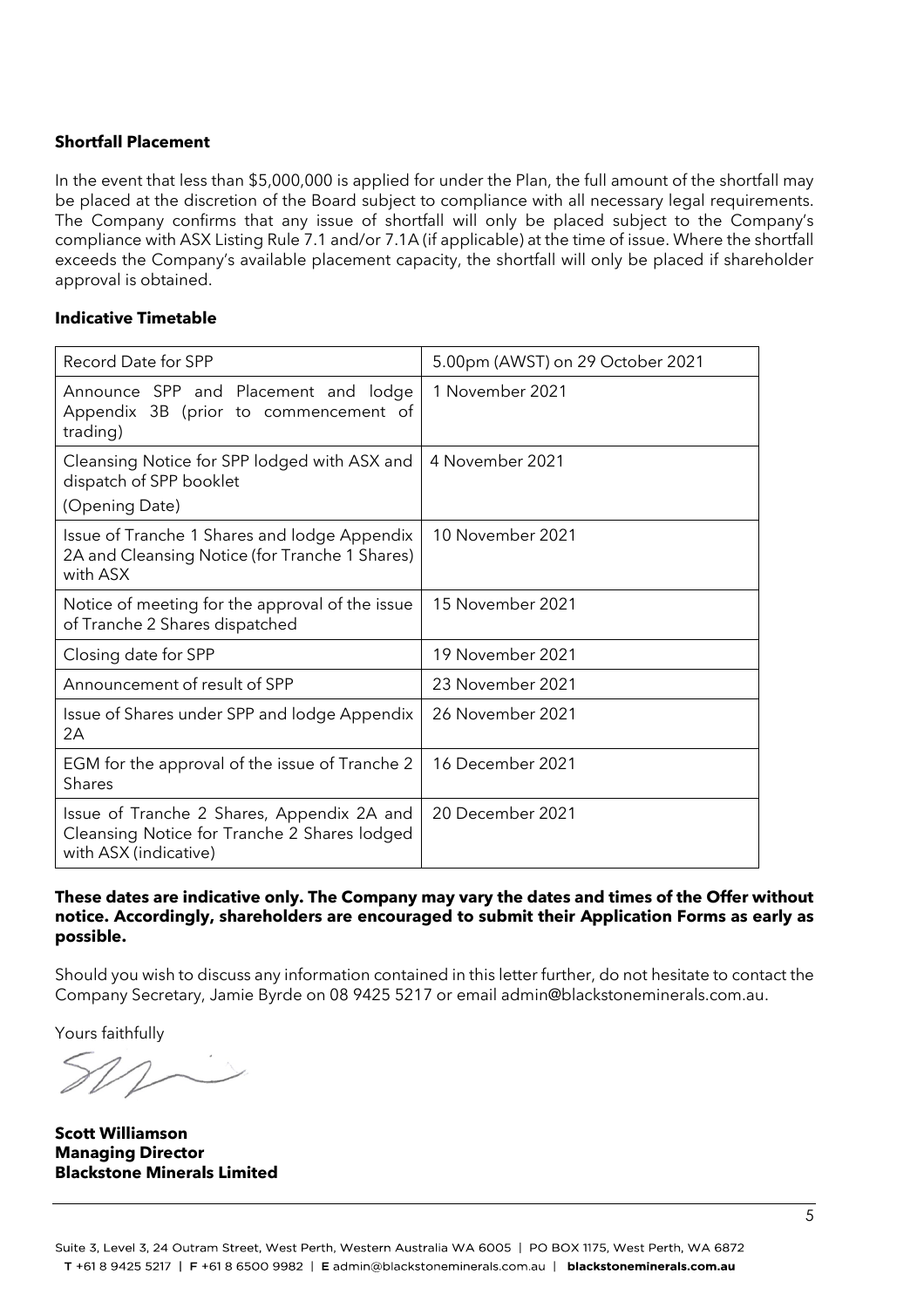#### **BLACKSTONE MINERALS LIMITED ACN 614 534 226 Share Purchase Plan - Terms and Conditions**

#### **Purpose**

The purpose of the Share Purchase Plan (**the Plan**), which will be conducted in conjunction with the Placement, is to offer shareholders of Blackstone Minerals Limited (**the Company**) the opportunity to acquire additional fully paid ordinary shares in the Company (**Shares**) up to a maximum value of \$30,000 (when combined with any shares issued under any share purchase plan in the 12 months preceding the date of the Plan) and a minimum of Shares equal to the value of \$2,000.

The issue price of \$0.58 under the Plan will be at a discount of 5.1% to the volume weighted average price of the Shares traded on the ASX during the 10 trading days on which sales in the Shares were recorded immediately prior to the day on which the Plan was announced which was \$0.611.

The Company seeks to raise a maximum of \$5,000,000 under the Plan. The Shares will also be issued without the need to pay brokerage costs and without the need for the Company to issue a prospectus. The Plan is governed upon such terms and conditions as the board of directors of the Company, in its absolute discretion, sees fit.

#### **No Financial Advice**

This document does not provide financial advice and has been prepared without taking account of any person's investment objectives, financial situation or particular needs. You should consider the appropriateness of participating in the Plan having regard to your investment objectives, financial situation or particular needs. Shareholders should seek independent financial and taxation advice before making any investment decision in relation to these matters.

## **Shareholders Eligible to Participate**

Holders of Shares that are registered with an Australian or New Zealand address at the Record Date are eligible shareholders (**Eligible Shareholders**) and may participate in the Plan, unless such registered shareholder holds Shares on behalf of another person who resides outside Australia or New Zealand. Due to foreign securities laws, it is not practical for shareholders (or beneficial shareholders) resident in other countries to be offered the opportunity to participate in the Plan.

Participation in the Plan is optional and is subject to these Terms and Conditions. Offers made under the Plan are non-renounceable (i.e. Eligible Shareholders may not transfer their rights to any Shares offered under the Plan). Eligible Shareholders who wish to take up Shares issued under the Plan agree to be bound by the Company's constitution in respect of Shares issued under the Plan.

An offer may, at the discretion of the directors of the Company (**Directors**), be made under the Plan once a year. The maximum amount which any shareholder may subscribe for in any consecutive 12 month period is \$30,000. The Directors may also determine in their discretion the minimum amount for participation, the multiple of Shares to be offered under the Plan and the period the offer is available to Eligible Shareholders.

#### **Custodians, trustees and nominees**

If you are an Eligible Shareholder and hold Shares as a custodian (as defined in ASIC Corporations (Share and Interest Purchase Plans) Instrument 2019/547 (**ASIC CI 2019/547**) (refer below) (**Custodian**) or in any more specific ASIC relief granted to the Company in relation to the Plan), you may apply for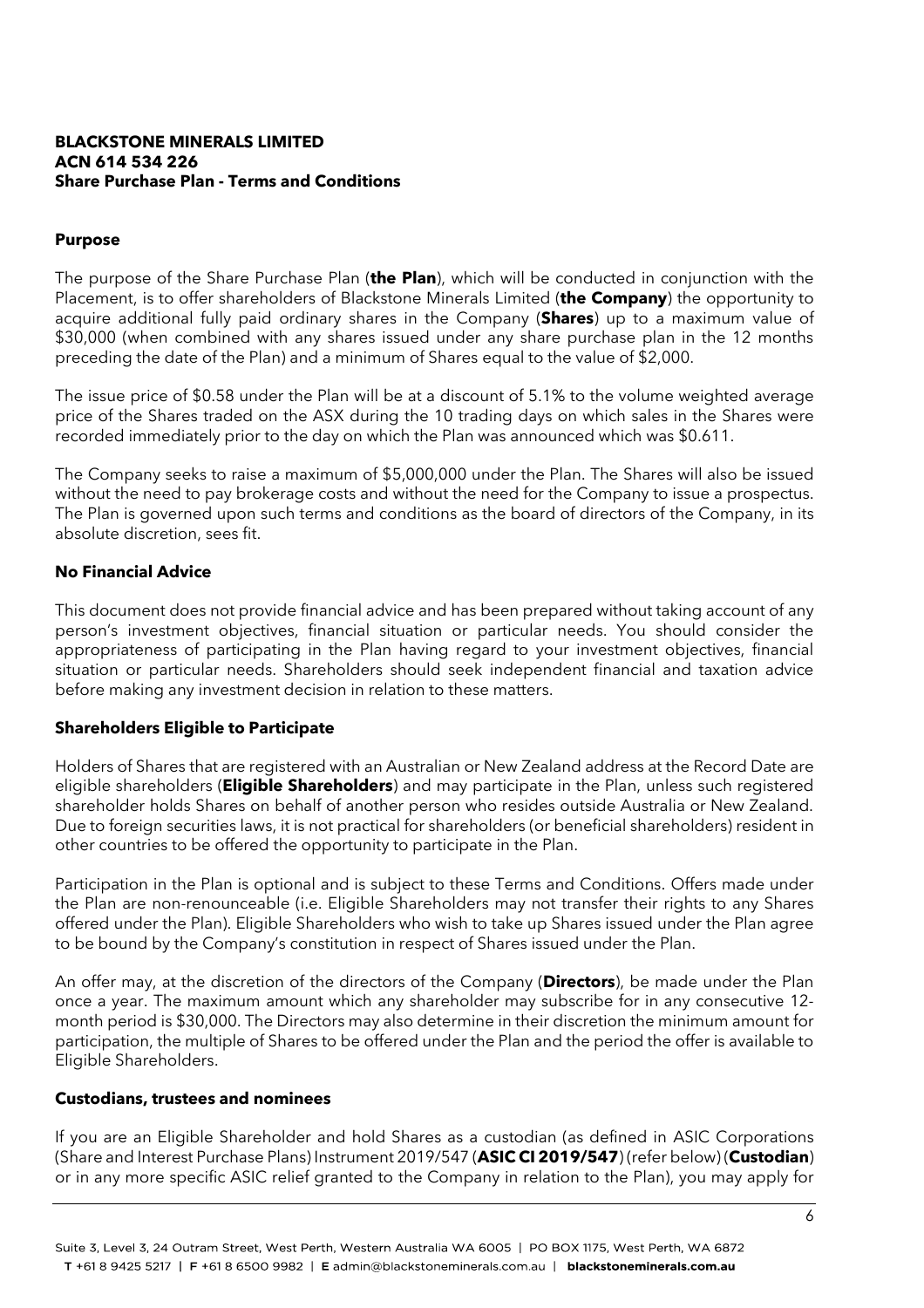Shares up to the value of \$30,000 for each beneficiary for whom you act as custodian provided you complete and submit, together with an Application Form, a certificate (**Custodian Certificate**) with the following information:

- (a) that you held Shares on behalf of:
	- (i) one or more other persons that are not custodians; and/or
	- (ii) another custodian (**Downstream Custodian**) that holds beneficial interests in Shares on behalf of one or more other persons who are resident in Australia or New Zealand, to which those beneficial interests relate,

(each **a Participating Beneficiary**) at the Record Date who have subsequently instructed you, and/or the Downstream Custodian, to apply for Shares under the Plan on their behalf;

- (b) the number of Participating Beneficiaries and their names and addresses;
- (c) the number of Shares that you hold on behalf of each Participating Beneficiary;
- (d) the number or dollar amount of Shares that each Participating Beneficiary has instructed you, either directly or indirectly through a Downstream Custodian, to apply for on their behalf;
- (e) that the application price for Shares applied under the Offer for each Participating Beneficiary for whom you act in addition to the application price for any other Shares issued to you as custodian (as a result of instruction given to you as Custodian or a Downstream Custodian) for that Participating Beneficiary under any arrangement similar to the Plan in the prior 12 months does not exceed \$30,000;
- (f) that a copy of the written offer document was given to each Participating Beneficiary; and
- (g) where you hold Shares on behalf of a Participating Beneficiary indirectly, through one or more Downstream Custodians, the name and address of each Downstream Custodian.

For the purposes of ASIC CI 2019/547 you are a '**Custodian**' if you provide a custodial or depository service in relation to shares of a body or interests in a registered scheme and you:

- (a) hold an Australian financial services licence covering the provision of a custodial or depository service;
- (b) are exempt from the requirement to hold an Australian financial services licence covering the provision of a custodial or depository service;
- (c) hold an Australian financial services licence covering the operation of an IDPS or is a responsible entity of an IDPS-like scheme;
- (d) are a trustee of a self-managed superannuation fund or a superannuation master trust; or
- (e) are a registered holder of shares or interests in the class and is noted on the register of members of the body or scheme as holding the shares or interests on account of another person.

If you hold Shares as a trustee or nominee for another person or persons but are not a Custodian as defined above, you cannot participate for beneficiaries in the manner described above. In this case, the rules for multiple single holdings (above) apply.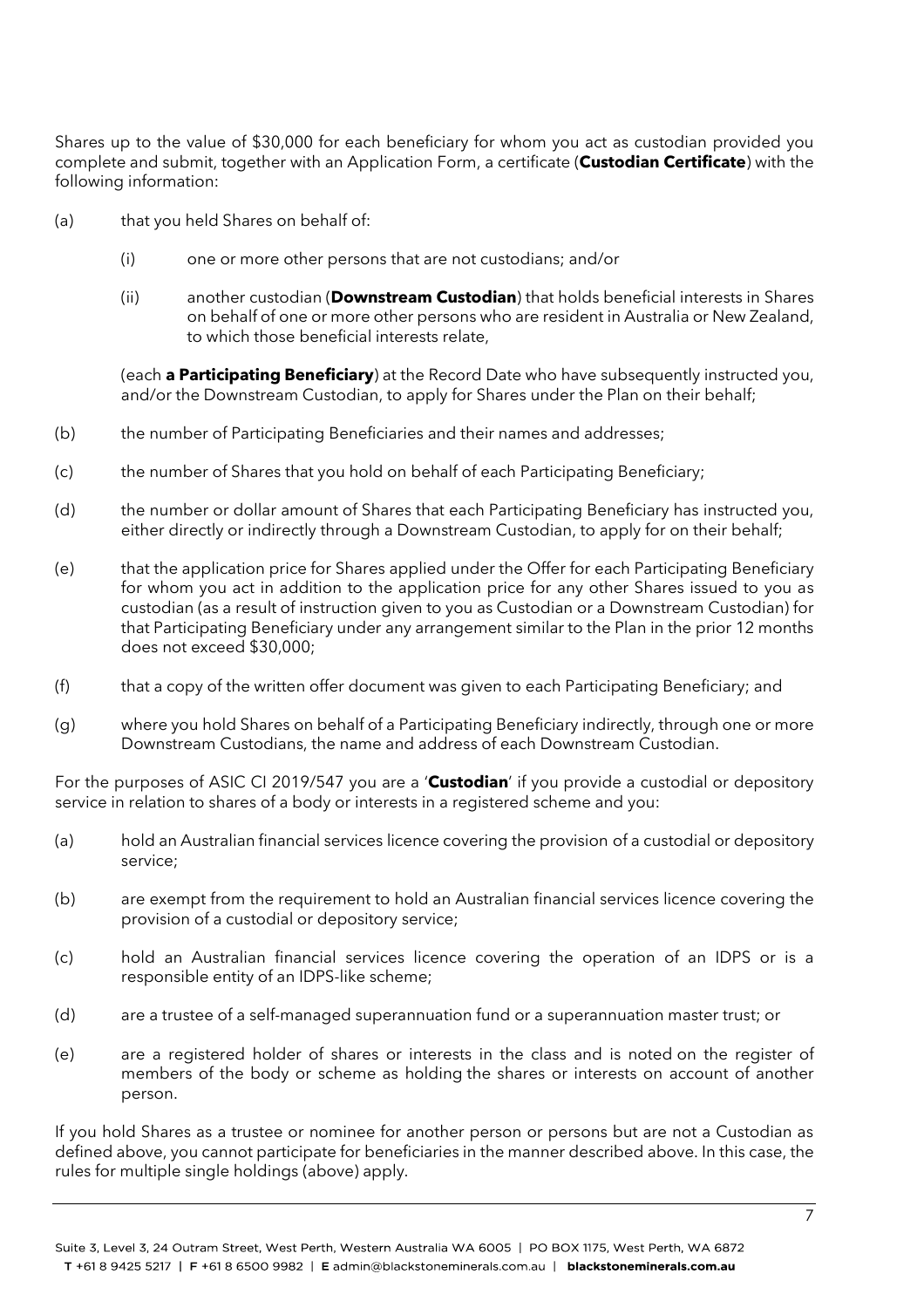Custodians should request a Custodian Certificate when making an application on behalf of Participating Beneficiaries. To request a Custodian Certificate and if you would like further information on how to apply, you should contact the Company's share registry at any time from 8.30am to 5.00pm (AWST) Monday to Friday during the Offer period.

A completed Custodian Certificate must be emailed to: [custodialcertificates@automicgroup.com.au,](mailto:custodialcertificates@automicgroup.com.au) failure to do so will result in the Application being rejected. The Company and the Share Registry accept no responsibility for delayed or misdelivered Custodian Certificates.

The Company reserves the right to reject any application for Shares to the extent it considers that the application (whether alone or in conjunction with other applications) does not comply with these requirements. The Company reserves the right to reject applications in accordance with these Terms and Conditions.

## **Price of Shares**

The price of Shares to be issued under the Plan is \$0.58 which represents a discount of 5.1% to the volume weighted average price of the Shares traded on ASX during the 10 trading days on which sales in the Shares were recorded immediately prior to the day on which the Plan was announced which was \$0.611.

#### **Applications and Notices**

At the discretion of the Directors, the Company will send Eligible Shareholders a letter of offer and acceptance procedures, inviting them to subscribe for Shares under the Plan, and accompanied by these Terms and Conditions of the Plan and an Application Form. Applications will not be accepted after the closing date of the Offer. Over subscriptions to an offer may be refunded without interest.

Notices and statements made by the Company to participants may be given in any manner prescribed by its constitution.

#### **Acknowledgement**

By returning an Application Form with a cheque, bank draft, money order or making a payment via BPAY, you:

- (a) irrevocably and unconditionally agree to the terms and conditions of the Plan and the terms and conditions of the Application Form and agree not to do any act or thing that would be contrary to the spirit, intention or purpose of the Plan;
- (b) warrant that all details and statements in your application are true and complete and not misleading;
- (c) agree that your application will be irrevocable and unconditional (that is, it cannot be withdrawn even if the market price of the Shares is less than the Price);
- (d) warrant that you are an Eligible Shareholder and are eligible to participate in the Plan;
- (e) acknowledge that no interest will be paid on any application monies held pending the issue of Shares under the Plan or subsequently refunded to you for any reason;
- (f) acknowledge that the Company and its officers and agents, are not liable for any consequences of the exercise or non-exercise of its discretions referred to in these terms and conditions;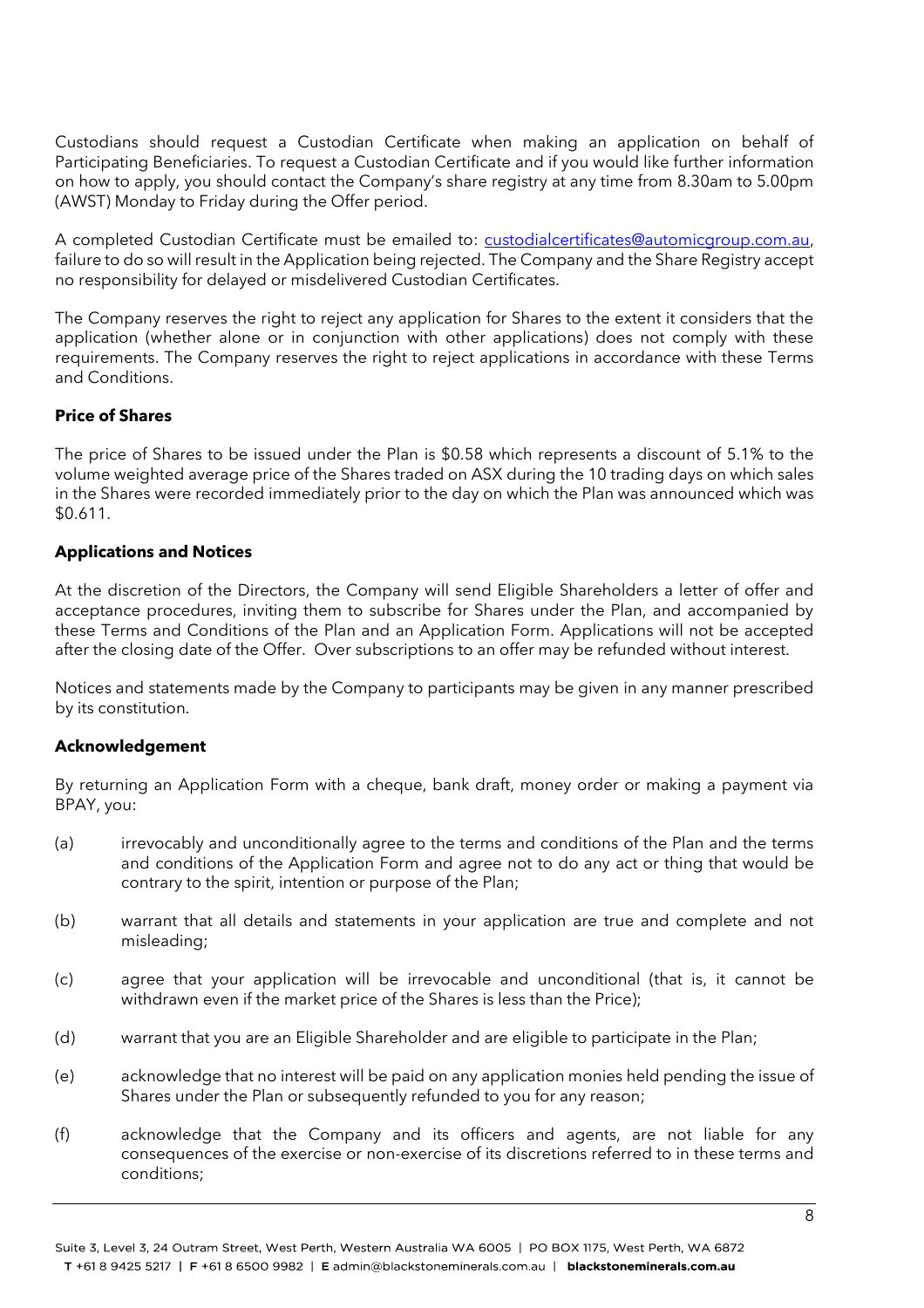- (g) acknowledge and agree that if you are acting as a trustee, nominee or Custodian, each beneficial holder on whose behalf you are participating is resident in Australia or New Zealand, and you have not sent these Terms and Conditions, an Offer Document, or any materials relating to the Plan, to any person outside Australia and New Zealand;
- (h) if you are applying on your own behalf (and not as a Custodian), acknowledge and agree that:
	- (i) you are not applying for Shares with an application price of more than \$30,000 under the Plan (including by instructing a Custodian to acquire Shares on your behalf under the Plan); and
	- (ii) the total of the application price for the following does not exceed \$30,000:
		- (A) the Shares the subject of the application;
		- (B) any other Shares issued to you under the Plan or any similar arrangement in the 12 months before the application (excluding Shares applied for but not issued);
		- (C) any other Shares which you have instructed a Custodian to acquire on your behalf under the Plan; and
		- (D) any other Shares issued to a Custodian in the 12 months before the application as a result of an instruction given by you to the Custodian to apply for Shares on your behalf under an arrangement similar to the Plan.
- (i) if you are a Custodian and are applying on behalf of a Participating Beneficiary on whose behalf you hold Shares, acknowledge and agree that:
	- (i) you are a Custodian (defined above);
	- (ii) you hold Shares (directly or indirectly) on behalf of one or more Participating Beneficiaries;
	- (iii) you held Shares on behalf of the Participating Beneficiary as at the Record Date who has instructed you to apply for Shares on their behalf under the Plan;
	- (iv) each Participating Beneficiary on whose behalf you are applying for Shares has been given a copy of this document;
	- (v) the application price for the Shares applied for on behalf of the Participating Beneficiary, and any other Shares applied for on their behalf under a similar arrangement in the previous 12 months (excluding shares applied for but not issued), does not exceed \$30,000; and
	- (vi) the information in the Custodian Certificate submitted with your Application Form is true, correct and not misleading;
- (j) agree to be bound by the constitution of the Company (as amended from time to time);
- (k) acknowledge that none of the Company, its advisers or agents, has provided you with any financial product or investment advice or taxation advice in relation to the Plan, or has any obligation to provide such advice; and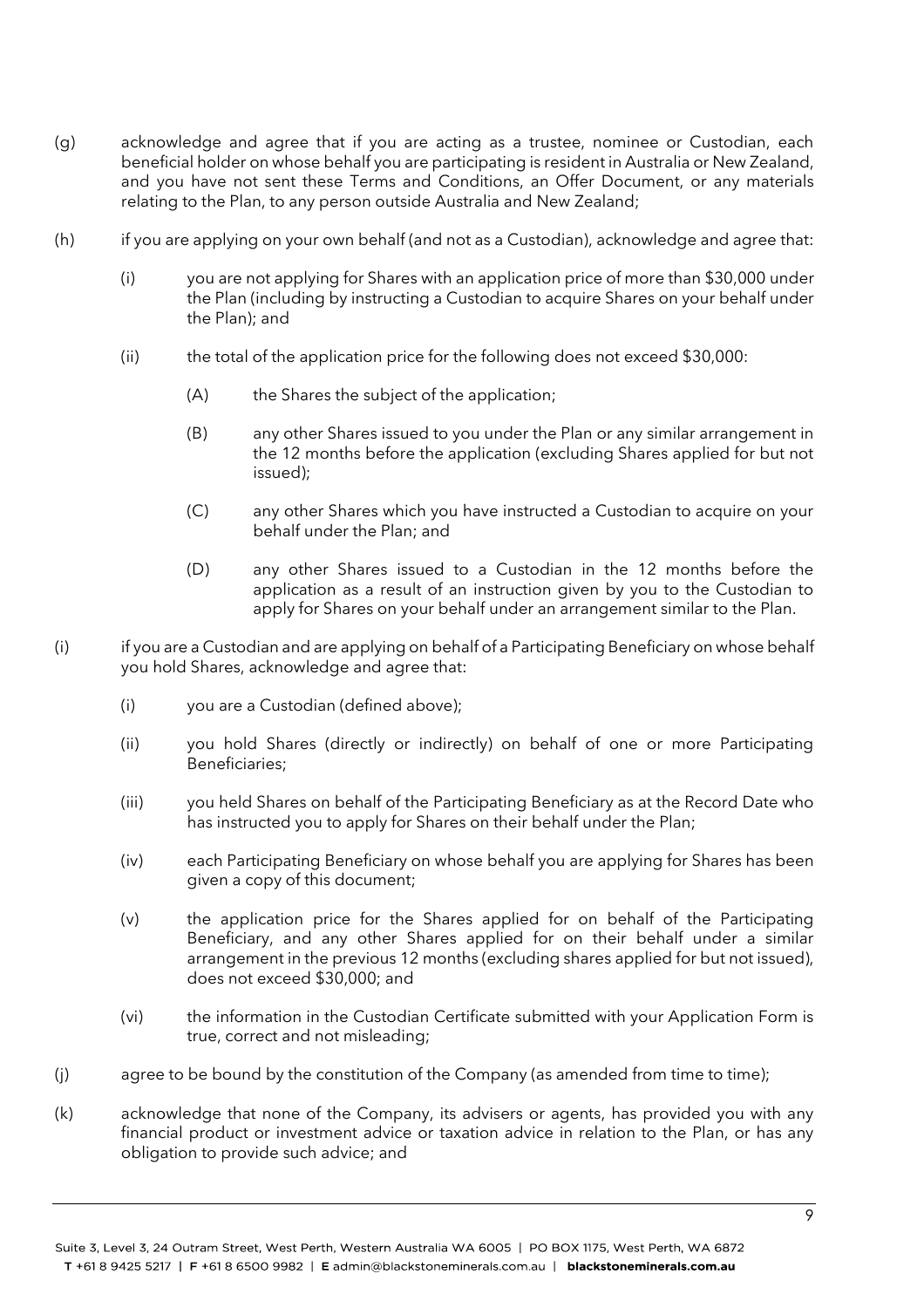(l) authorise the Company, and its officers and agents, to correct minor or easily rectified errors in, or omissions from, your Application Form and to complete the Application Form by the insertion of any missing minor detail.

## **Placement of Shortfall**

Any shortfall from the Offer may be placed at the discretion of the Directors. The Company confirms that any issue of shortfall will only be placed subject to the Company's compliance with ASX Listing Rule 7.1 and/or 7.1A (if applicable) at the time of issue. Where the shortfall exceeds the Company's available placement capacity, the shortfall will only be placed if shareholder approval is obtained.

#### **Issue of Shares**

Shares to be issued under the Plan will be issued as soon as reasonably practicable after the closing date specified by the Directors of the Company in the relevant offer.

Shares issued under the Plan will rank equally in all respects with all other fully paid ordinary shares in the capital of the company from the date of issue.

Shareholding statements or CHESS notifications will be issued in respect of all Shares issued under the Plan. The Company will, promptly after the issue of Shares under the Plan, make application for those Shares to be listed for quotation on the official list of ASX.

#### **Modification and Termination of the Plan**

The Company may modify or terminate the Plan at any time. The Company will notify ASX of any modification to, or termination of, the Plan. The omission to give notice of any modification to, or termination of, the Plan or the failure of ASX to receive such notice will not invalidate the modification or termination.

Without limiting the above, the Company may issue to any person fewer Shares than the person applied for under the Plan if the issue of Shares applied for would contravene any applicable law or the Listing Rules of ASX.

## **Raising Amount and Scale back**

The Company seeks to raise a maximum of \$5,000,000 under the Plan. However, the maximum number of Shares that can be issued in accordance with the ASX Listing Rules is 102,726,657. The Company reserves absolute discretion regarding the final amount raised under the Plan.

In the event of an oversubscription by the Closing Date the Directors may, in their absolute discretion, scale-back all applications on an equitable basis. If the Company rejects or scales-back an application or purported application, the Company will promptly return to the shareholder the relevant application monies, without interest.

#### **Dispute Resolution**

The Company may, in any manner it thinks fit, settle any difficulties, anomalies or disputes which may arise in connection with or by reason of the operation of the Plan, whether generally or in relation to any participant, application or Shares. The decision of the Company in this respect will be conclusive and binding on all shareholders and other persons to whom that determination relates.